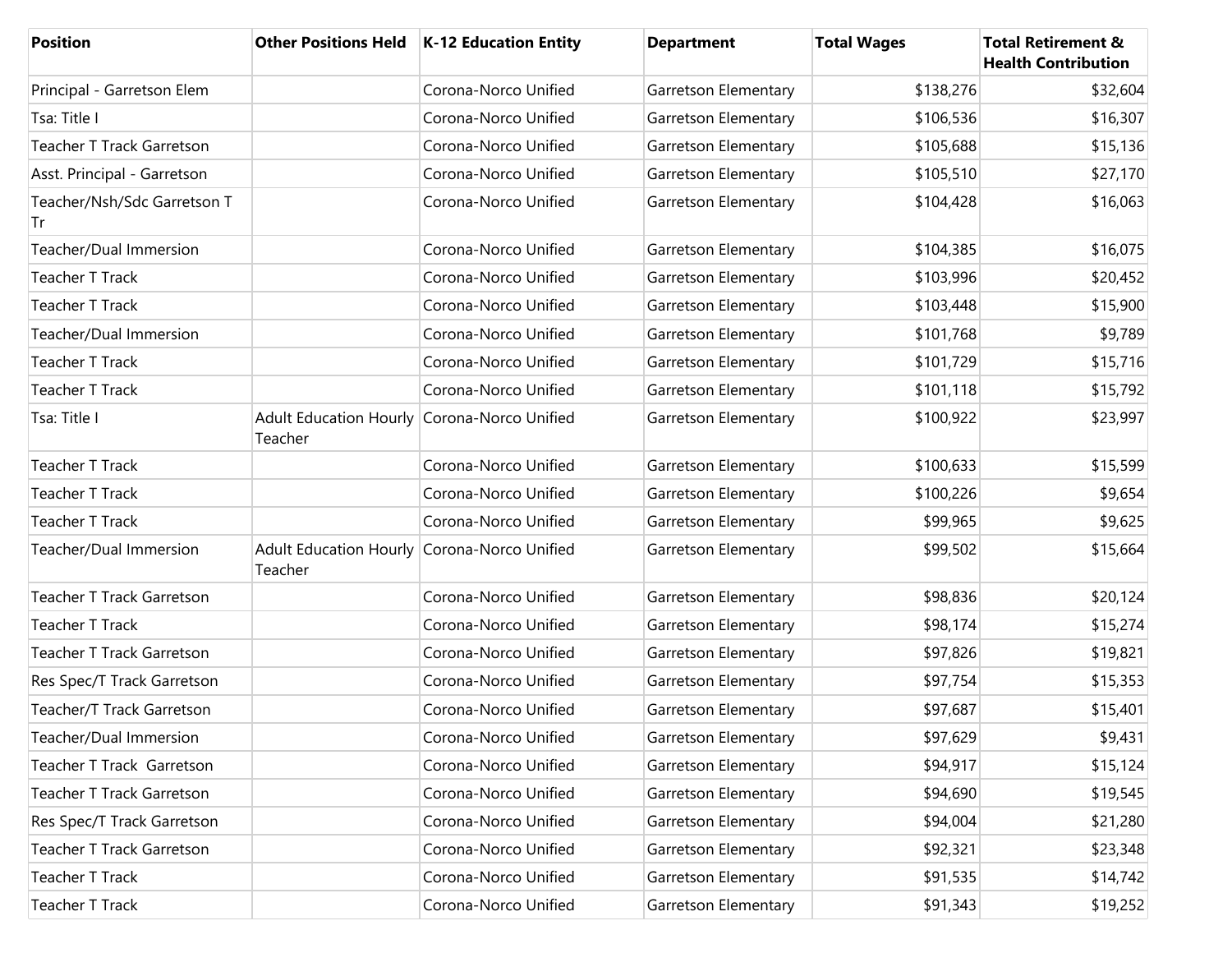| <b>Teacher T Track</b>             |                                           | Corona-Norco Unified | Garretson Elementary | \$91,232 | \$23,252 |
|------------------------------------|-------------------------------------------|----------------------|----------------------|----------|----------|
| Teacher T Track Garretson          |                                           | Corona-Norco Unified | Garretson Elementary | \$90,507 | \$16,274 |
| Teacher/Dual Immersion             |                                           | Corona-Norco Unified | Garretson Elementary | \$89,694 | \$23,092 |
| Teacher T Track                    |                                           | Corona-Norco Unified | Garretson Elementary | \$89,552 | \$14,468 |
| Teacher/Dual Immersion             |                                           | Corona-Norco Unified | Garretson Elementary | \$88,906 | \$14,499 |
| Teacher T Track Garretson          |                                           | Corona-Norco Unified | Garretson Elementary | \$88,656 | \$14,541 |
| Teacher T Track                    |                                           | Corona-Norco Unified | Garretson Elementary | \$88,470 | \$19,296 |
| Teacher T Track                    |                                           | Corona-Norco Unified | Garretson Elementary | \$87,005 | \$22,758 |
| <b>Teacher T Track Garretson</b>   |                                           | Corona-Norco Unified | Garretson Elementary | \$85,790 | \$19,983 |
| Teacher/Dual Immersion             |                                           | Corona-Norco Unified | Garretson Elementary | \$80,846 | \$22,330 |
| Teacher/Dual Immersion             |                                           | Corona-Norco Unified | Garretson Elementary | \$79,842 | \$14,258 |
| Teacher T Track Garretson          |                                           | Corona-Norco Unified | Garretson Elementary | \$79,763 | \$20,405 |
| Teacher T Track                    |                                           | Corona-Norco Unified | Garretson Elementary | \$73,099 | \$17,236 |
| <b>Teacher T Track Garretson</b>   |                                           | Corona-Norco Unified | Garretson Elementary | \$71,343 | \$21,342 |
| <b>Teacher T Track Garretson</b>   |                                           | Corona-Norco Unified | Garretson Elementary | \$70,451 | \$12,797 |
| <b>Teacher T Track Garretson</b>   |                                           | Corona-Norco Unified | Garretson Elementary | \$67,388 | \$12,341 |
| <b>Teacher T Track Garretson</b>   |                                           | Corona-Norco Unified | Garretson Elementary | \$61,685 | \$11,805 |
| Teacher T Track                    |                                           | Corona-Norco Unified | Garretson Elementary | \$59,574 | \$5,719  |
| Head Custodian I                   |                                           | Corona-Norco Unified | Garretson Elementary | \$56,170 | \$17,432 |
| Custodian                          |                                           | Corona-Norco Unified | Garretson Elementary | \$49,251 | \$15,528 |
| School Secretary II                |                                           | Corona-Norco Unified | Garretson Elementary | \$48,946 | \$10,524 |
| Clerk Typist II                    |                                           | Corona-Norco Unified | Garretson Elementary | \$39,164 | \$10,189 |
| Teacher T Track                    | Substitute Teacher,<br>Substitute Teacher | Corona-Norco Unified | Garretson Elementary | \$36,848 | \$3,773  |
| <b>Teacher T Track</b>             |                                           | Corona-Norco Unified | Garretson Elementary | \$33,915 | \$3,639  |
| Para educator-Special<br>Education |                                           | Corona-Norco Unified | Garretson Elementary | \$28,986 | \$8,831  |
| Library Clerk                      |                                           | Corona-Norco Unified | Garretson Elementary | \$28,940 | \$8,375  |
| Para educator-Special<br>Education |                                           | Corona-Norco Unified | Garretson Elementary | \$26,200 | \$2,768  |
| Para educator/Bilingual            |                                           | Corona-Norco Unified | Garretson Elementary | \$22,517 | \$8,070  |
| Para educator/Bilingual            |                                           | Corona-Norco Unified | Garretson Elementary | \$22,350 | \$2,632  |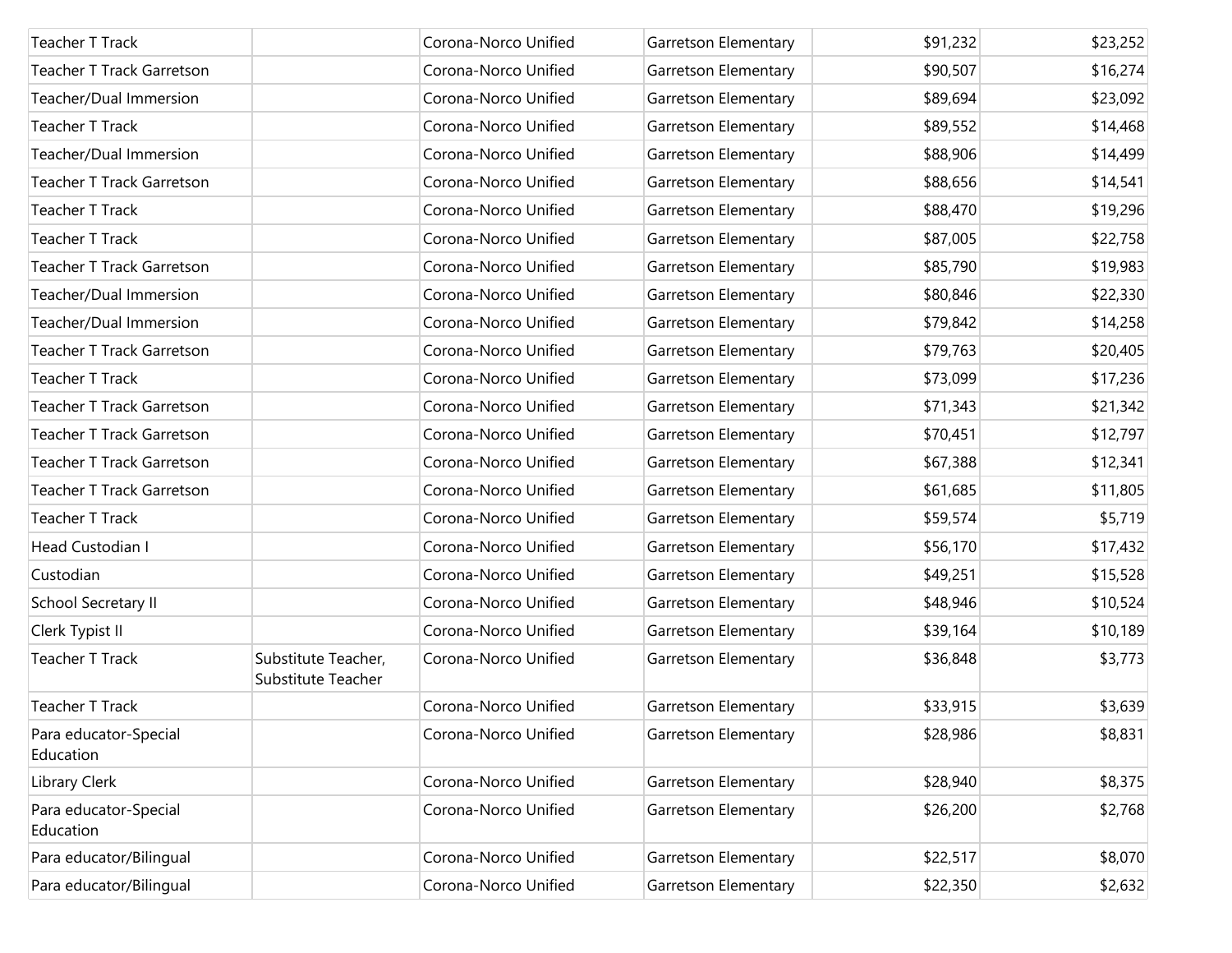| Unit Lead I                        |                                | Corona-Norco Unified | Garretson Elementary | \$21,866 | \$12,673 |
|------------------------------------|--------------------------------|----------------------|----------------------|----------|----------|
| Custodian                          |                                | Corona-Norco Unified | Garretson Elementary | \$19,988 | \$9,683  |
| Para educator-Special<br>Education |                                | Corona-Norco Unified | Garretson Elementary | \$18,438 | \$7,062  |
| Para educator-Special<br>Education |                                | Corona-Norco Unified | Garretson Elementary | \$17,681 | \$13,977 |
| Clerk Typist II                    |                                | Corona-Norco Unified | Garretson Elementary | \$15,942 | \$0      |
| Clerk Typist II                    |                                | Corona-Norco Unified | Garretson Elementary | \$15,113 | \$0      |
| Para educator-Special<br>Education |                                | Corona-Norco Unified | Garretson Elementary | \$14,746 | \$737    |
| Para educator/Academic Pasa        |                                | Corona-Norco Unified | Garretson Elementary | \$14,452 | \$0      |
| Para educator/Academic             |                                | Corona-Norco Unified | Garretson Elementary | \$13,512 | \$0      |
| <b>Health Clerk</b>                |                                | Corona-Norco Unified | Garretson Elementary | \$13,020 | \$0      |
| Cafeteria Assistant I              | Cafe Asst Sub-Perm<br>Employee | Corona-Norco Unified | Garretson Elementary | \$12,568 | \$0      |
| Para educator/Academic Pasa        |                                | Corona-Norco Unified | Garretson Elementary | \$12,058 | \$0      |
| Cafeteria Assistant I              |                                | Corona-Norco Unified | Garretson Elementary | \$9,219  | \$0      |
| Cafeteria Assistant I              |                                | Corona-Norco Unified | Garretson Elementary | \$9,114  | \$0      |
| Noon Supervisor                    |                                | Corona-Norco Unified | Garretson Elementary | \$7,724  | \$0      |
| Noon Supervisor                    | Noon Supervisor                | Corona-Norco Unified | Garretson Elementary | \$7,612  | \$0      |
| Para educator/Academic Pasa        |                                | Corona-Norco Unified | Garretson Elementary | \$7,603  | \$0      |
| Noon Supervisor                    |                                | Corona-Norco Unified | Garretson Elementary | \$7,264  | \$0      |
| Noon Supervisor                    |                                | Corona-Norco Unified | Garretson Elementary | \$6,863  | \$0      |
| Noon Supervisor                    |                                | Corona-Norco Unified | Garretson Elementary | \$6,609  | \$0      |
| Para educator-Academic Pasa        |                                | Corona-Norco Unified | Garretson Elementary | \$6,044  | \$0      |
| Noon Supervisor                    | Noon Supervisor                | Corona-Norco Unified | Garretson Elementary | \$6,012  | \$0      |
| Noon Supervisor                    |                                | Corona-Norco Unified | Garretson Elementary | \$5,280  | \$0      |
| Para educator/Academic Pasa        |                                | Corona-Norco Unified | Garretson Elementary | \$5,180  | \$0      |
| Noon Supervisor                    |                                | Corona-Norco Unified | Garretson Elementary | \$5,163  | \$0      |
| Para educator/Academic Pasa        |                                | Corona-Norco Unified | Garretson Elementary | \$5,028  | \$0      |
| Noon Supervisor                    |                                | Corona-Norco Unified | Garretson Elementary | \$5,012  | \$0      |
| Noon Supervisor                    |                                | Corona-Norco Unified | Garretson Elementary | \$3,585  | \$0      |
| Noon Supervisor                    | Noon Supervisor                | Corona-Norco Unified | Garretson Elementary | \$2,749  | \$0      |